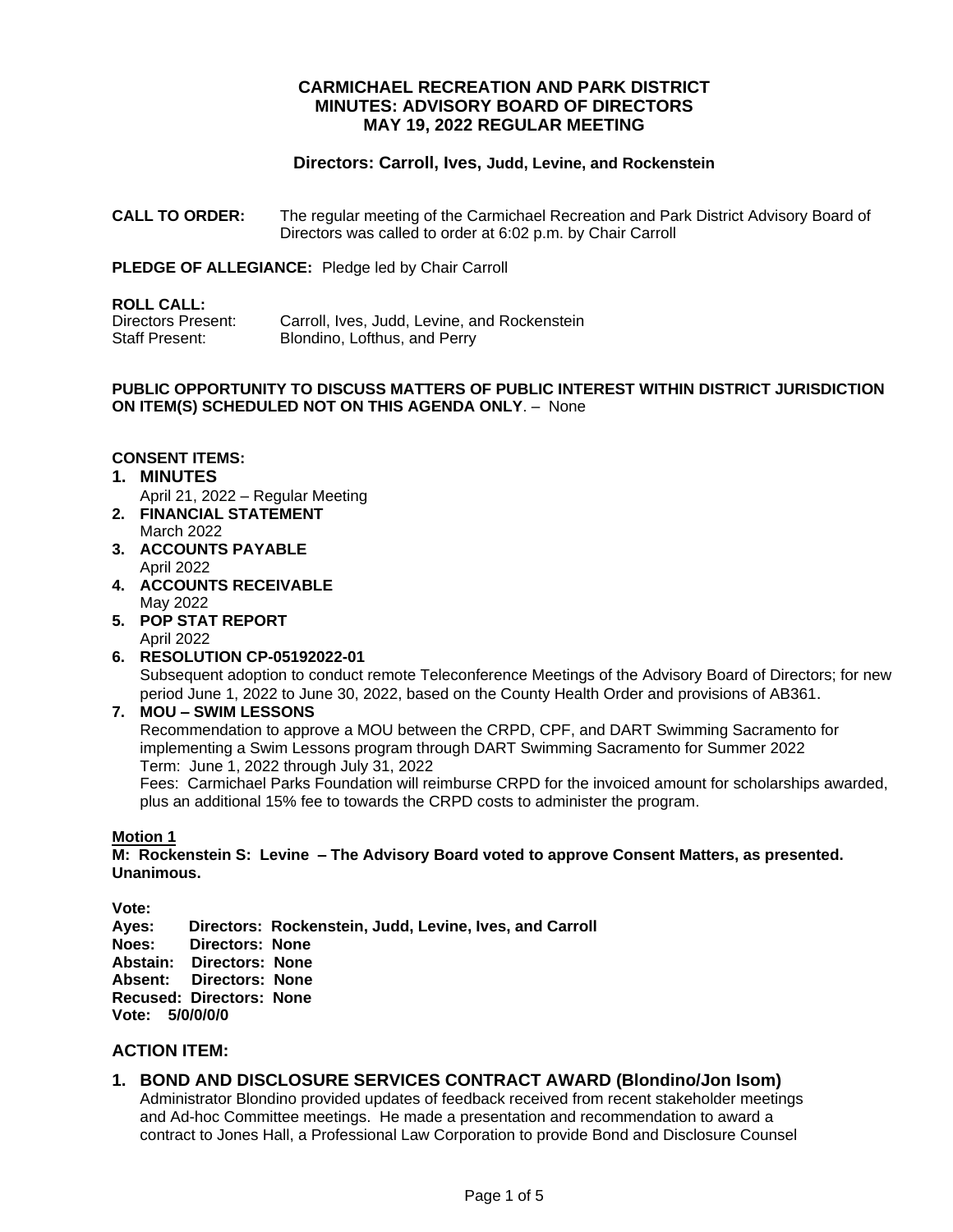Services for Election 2022 for the potential issuance of General Obligation Bonds. Our financial advisor, Jon Isom was available to assist with questions.

Following the presentation, the item was discussed by the Advisory Board and then opened for public comment. After discussion, questions, and comments.

#### **Motion 2**

**M: Levine S: Judd – The Advisory Board voted to approve the Staff recommendation to enter into contract with Jones Hill**, **a Professional Law Corporation to provide Bond and Disclosure Counsel Services, as presented; delegate authority to the District Administrator to negotiate and execute the Agreement. Unanimous.** 

**Vote:** 

**Ayes: Directors: Rockenstein, Levine, Judd, Ives, and Carroll Noes: Directors: None Abstain: Directors: None Absent: Directors: None Recused: Directors: None Vote: 5/0/0/0/0**

# **PRESENTATION ITEMS:**

# **1.\* BIKE PARK/PUMP TRACK**

Garrett McDermid, Founder and Director of the Family Free Ride made a presentation about a program at Phoenix Park, in Fair Oaks in which he is involved. He shared possible funding through the Folsom Auburn Trail Riders Action Coalition (FATRAC) to construct a bike park/pump track at Del Campo Park.

Following the presentation, the item was discussed by the Advisory Board. After discussion, questions, and comments the item was received and filed.

## **2.\* CARMICHAEL IMPROVEMENT DISTRICT**

Rebekah Evans, Executive Director of the Carmichael Improvement District (CID), made a presentation on recent activities including the expansion of the CID boundaries, current issues such as security and the challenge of homeless in the area, and future planning. She mentioned that the County not the CID is working on solutions to the homeless issue, looking at locations in the area to establish Mercy Housing, a place for the homeless to go like the one set up at Watt Ave and 80.

Following the presentation, the item was discussed by the Advisory Board. After discussion, questions, and comments the item was received and filed.

# **REPORTS:**

### **1. ADVISORY BOARD MEMBER REPORTS**

Chair Carroll reported on a recent meeting she attended of board members hosted by the California Association of Recreation and Park Districts (CARPD). The subject of the ERAF (Education Revenue Augmentation Fund) was discussed. She followed up with Staff to find out how much of CRPD tax revenue currently goes to the ERAF. She learned that it's 20% or \$588,905 that CRPD never sees. This topic will be discussed again at the upcoming CARPD Conference.

Director Rockenstein added that since 1992, the State of CA has shifted local property taxes revenues from cities, counties, and special districts to help the State meet its obligation of 40% of the State's Budget to school and community college districts.

### **2. STAFF REPORT (Blondino, Lofthus, Penney, and Perry)**

Staff reported on current District operations, projects, and events, as follows:

#### **Recreation Division**

*Alaina Lofthus, Recreation Services Manager – Highlights from the Recreation Division:*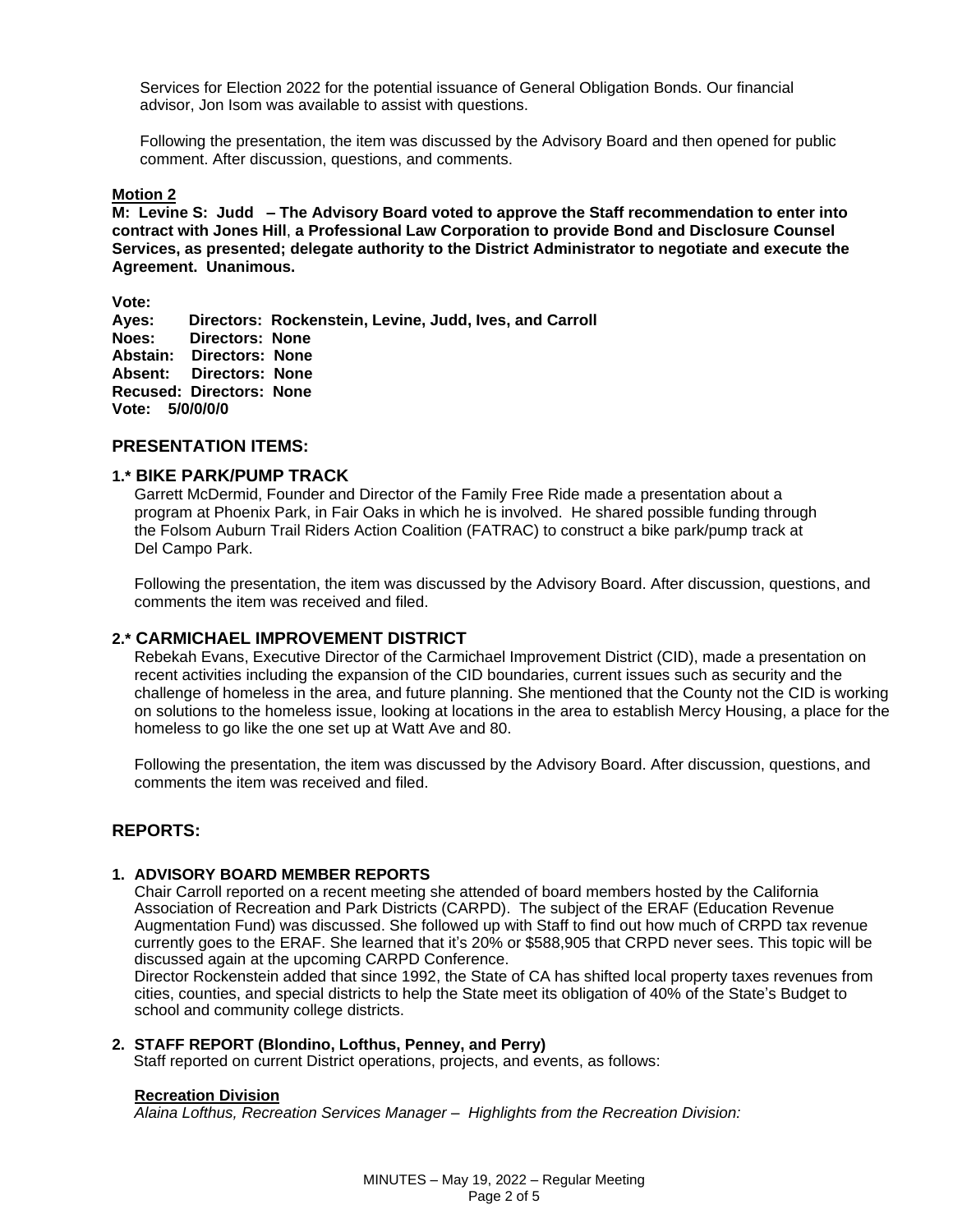# **Events**

- Concerts in the Park  $-1^{st}$  concert is on Saturday, 6/18 at 6:30pm  $-8:30$ pm  $-$  Latin Touch
- Fireworks Show July 2nd

## **Summer Day Camp**

- Continue to take registration and using various marketing strategies
- Summer camp staff training scheduled for 6/4; Camp starts 6/13

**Youth Sports** – Volleyball Clinics maxed out at 36 participants and being ran by one of our KHO drivers who also coaches club volleyball in his spare time.

**Adult Sports** – Spring leagues are finishing and preparing for summer leagues

### **Facility Rentals**

- Rentals at both La Sierra and Carmichael Park are recovering well.
- Reviewed facility rental revenue from March  $1<sup>st</sup> May 19<sup>th</sup> compared to now, last year, and pre-pandemic$ (2019).

### **Partnerships**

- Project Lifelong Skate Night Program at Will Rogers End of the year celebration event Thursday, 5/26 from 6pm – 8pm (ideal time to come by is 6:30pm) at Will Rogers
- Storytime in the Park will continue into June and now ends on July  $7<sup>th</sup>$

# **Staffing:**

- CRPD welcomes Courtney Onstot as the new Recreation Coordinator in charge of the Youth Development Programs.
	- o Courtney has been with CRPD for 13 years
	- $\circ$  She has extensive experience coordinating programs and overseeing staff.
	- o She'd previously coordinated the Bridges Program, Summer Day Camps, and even KHO
	- o For the last three years, she has been CRPDs Recreation Coordinator in charge of sports.
	- o We are excited to now have her back in the Youth Development programs, She is ready to rebuild and expand programming.
	- $\circ$  We will start advertising the Recreation Coordinator Sports position. We plan to fill and start that position in mid-July.

### **Park Maintenance Division**

*James Perry, Park Services Manager – Highlights from the Parks Division* 

# **Maintenance & Operations**

District-wide M & O:

- Seasonal flail mowing (weed abatement) for fire protection is set to begin the week of May 23 at Schweitzer Grove Nature Area and we'll work through the open spaces over the next few weeks.
- Irrigation systems have been turned on, focusing on the sports fields and reducing schedules where available.
- Vandalism/Property Damage Staff performed the following:
	- o Graffiti removal: CP Bandshell 2x and Outdoor Restroom 1x
	- o Vandalism: Removal of one of the swings at DC. It appeared to be cut and forcibly damaged. Staff has ordered replacements and will install once received.
- Irrigation and Plumbing Issues Staff performed the following:
	- $\circ$  CP replaced five sprinklers, repaired two irrigation breaks, and rebuilt two valves
	- $\circ$  SJ Jensen Garden replaced two sprinklers
	- $\circ$  Jan Park repaired a quick coupler
	- $\circ$  LSCC spent a week locating another water main leak within the complex. This leak was just under a near KHO, under the concrete walkway and approximately 4 feet in depth. Staff repaired, backfilled, prepped the area for concrete and plan to pour concrete next week. Staff also worked a couple of days on a main irrigation line on the soccer fields repairing an old valve.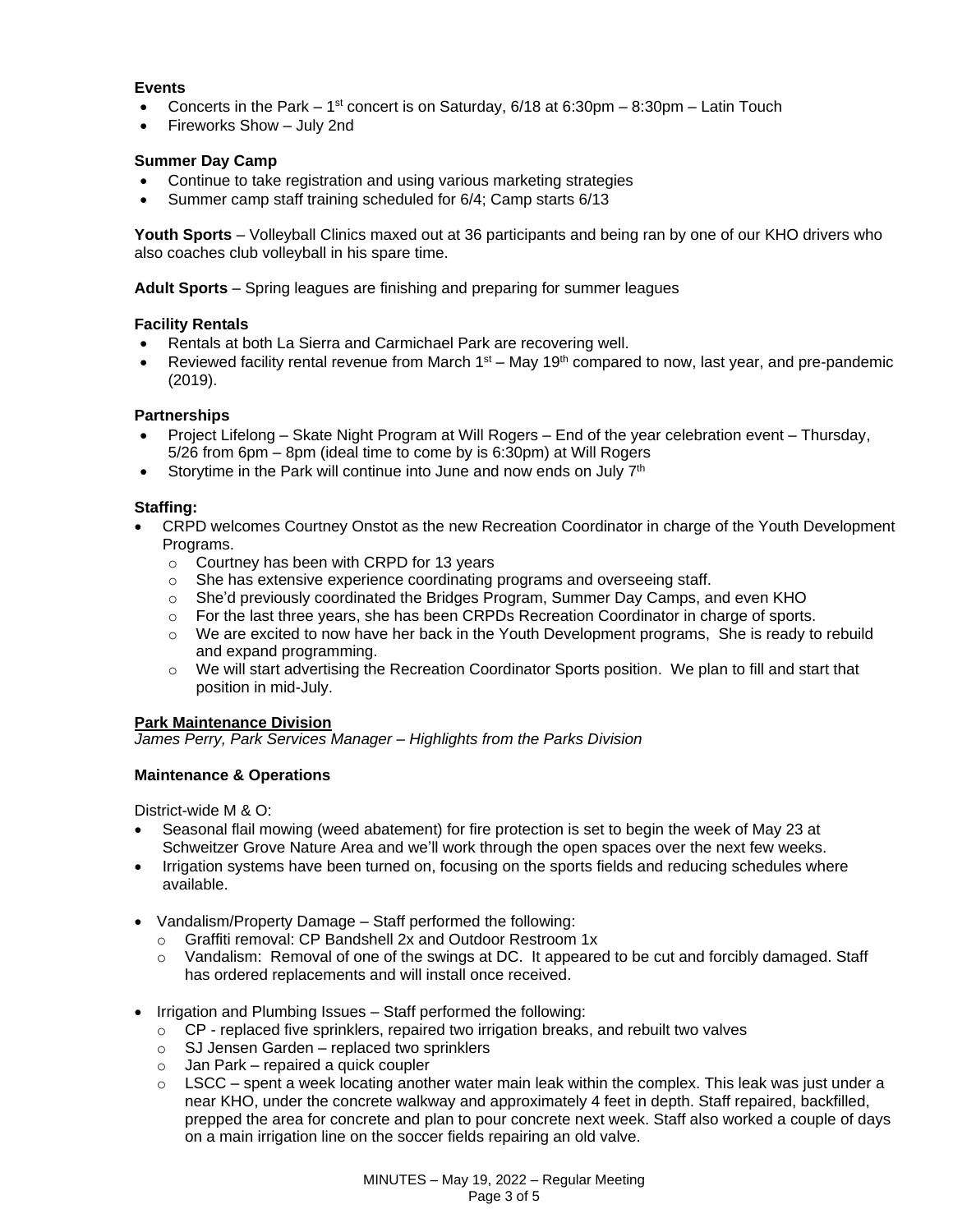- Carmichael Park Staff performed the following:
	- o Replaced a light controller for the old water building
	- o Continues seasonal herbicide applications
	- $\circ$  Contracted installation of 305 cubic yards of fall material for the main playground
- SJ Garfield House: Staff cleaned up the area around the house and driveway for the open house held on Saturday, April 23.
- Jan Park Staff replaced six missing bollards along the Salmaan Drive.

## **Equipment Expo**

Park Maintenance staff attended an electric equipment expo put on by CPRS and Mission Oaks RPD at Gibbons Park, looking at what equipment needs to switched out by 2024. Realistically, staff should be looking at small equipment, such as: string trimmers and blowers for the immediate future and possibly moving to electric mowers at some point. Reasonable costs will drive what and when we are able to make these transitions.

# **Personnel**

Staff interviewed several candidates for the open park maintenance positions, offered jobs to three and promoted an internal candidate. Unfortunately, two of the three took jobs elsewhere and one candidate is going through the post offer, pre-employment checks. We have gone back out for the two remaining positions and the job closes Friday, May 27. Staff plans to set interviews for the following week.

### **District Contracts**:

Staff participated in the pre-bid job walk for the landscape services contract. Bids are due May 27. Staff will review the proposals and perform due diligence. The Staff recommendation will be made at the June 16 Regular Meeting.

### **Project Updates**

- Veteran's Hall/North room remodeling Since the last report, all paint and flooring items are complete, and all window coverings have been installed. Aside from the storage cabinets, the display case and flat screen tv are available to be placed when needed. He believes that the room has already been rented and used a few times.
- LSCC 800 Wing –Staff met with contractors on several different occasions to walk the project in order to complete their bids. County General Services anticipates having bids soon and possibly having contractors on-site by mid-June. Again, this project is anticipated to take approximately three months to complete.

### **Administration Services Division**

### *Ingrid Penney, Administrative Services Manager – excused absence*

### *Mike Blondino, District Administrator –Report*

### **Future Funding** –

- Several more stakeholders' meetings were held this past month. A meeting with Former Director Dax-Conroy is planned for next Monday to get her feedback.
- Working on a follow up meeting with Sac Tax before the June 16<sup>th</sup> AB meeting.
- Working with Elected Officials on a few projects funding plans. Details are not available yet, but working at both the County and State levels.

**Garfield House Opening Event** –The Open House went very well, and we should be getting a few rentals out of it. The Carmichael Creek Neighborhood Association was a big help that day, They held their own event there on May 14 which was very well attended. They even had a mother/daughter show up looking at the place for a possible wedding.

### **Community Outreach**

- o **Kiwanis** Attended 3 meetings in the last month.
- o **CID meetings**  Working on the continued security issues in the CID